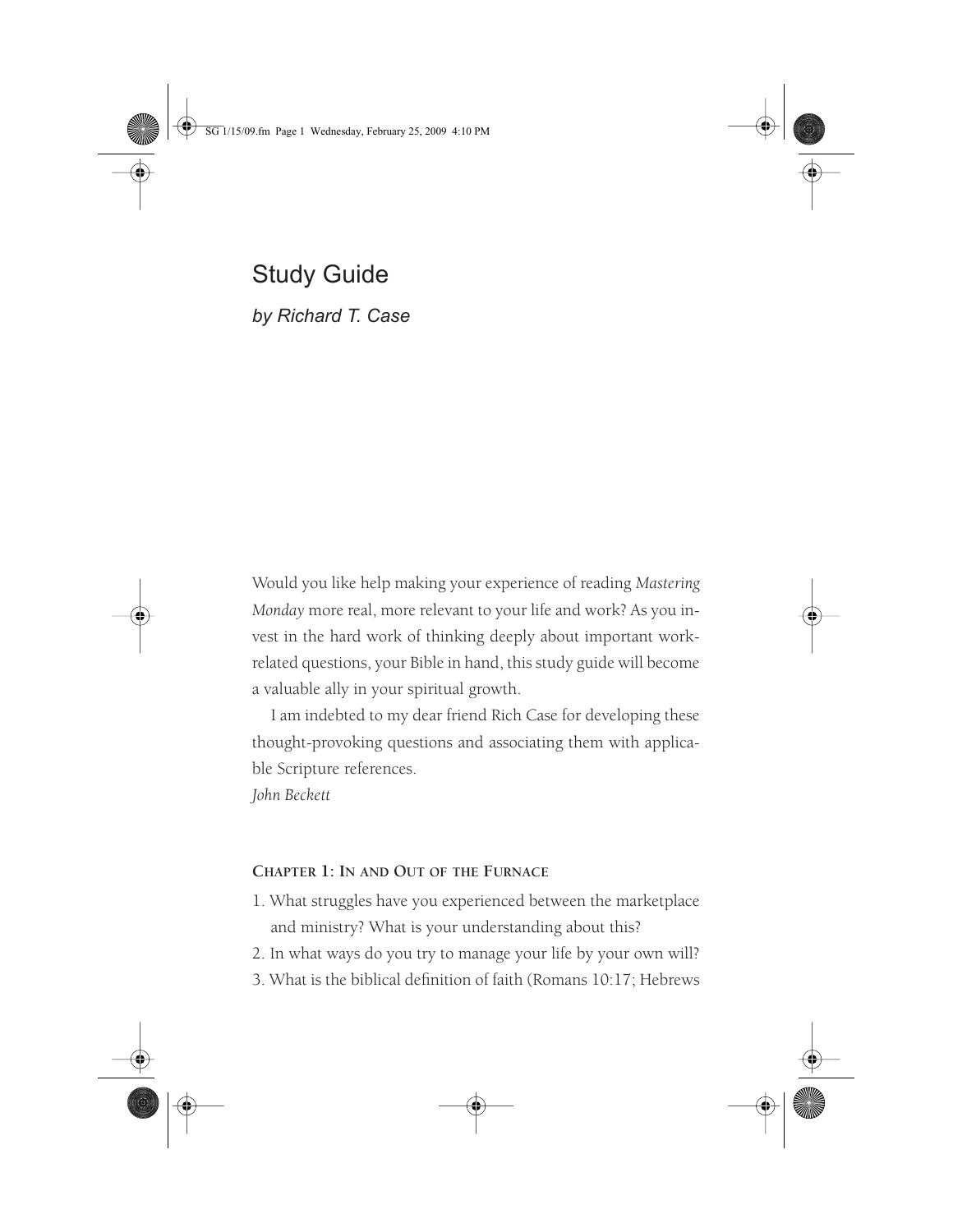SG 1/15/09.fm Page 2 Wednesday, February 25, 2009 4:10 PM

11:1-2, 6; 12:1-2; and see Hebrews 3:15-19 for an example of the opposite of faith)?

4. In what ways are you struggling with fully letting go and surrendering your will and life to God? Why?

#### **CHAPTER 2: INTEGRATING TWO WORLDS**

- 1. What does the Bible say about calls and calling (Matthew 28:18- 20; Acts 1:6-8; Romans 8:28-29; Ephesians 1:16-21)?
- 2. What difficulty are you encountering in living out God's calling on your life?
- 3. What opportunities do you see in your life regarding how you might better align your calling with God's calling for you, or how you might realign your priorities to be in line with his calling?

## **CHAPTER 3: OUR EARLIEST COMPANIONS**

- 1. What role does the Bible play in your decision making in the workplace?
- 2. What is the Lord's desire for his Word to guide us (Psalms 119:105; Proverbs 4:1-5, 20-23; 2 Timothy 3:15-17; Hebrews 4:11-12)?
- 3. What are some of the biblical standards for ethics (Proverbs 11:3-6; Zechariah 8:16-17)?
- 4. What ethical issues have you experienced? How have you handled these?
- 5. Referencing the example of Moses (pp. 46-52), how do you rate yourself in the following areas (on a scale of 1-10)? Why high or low?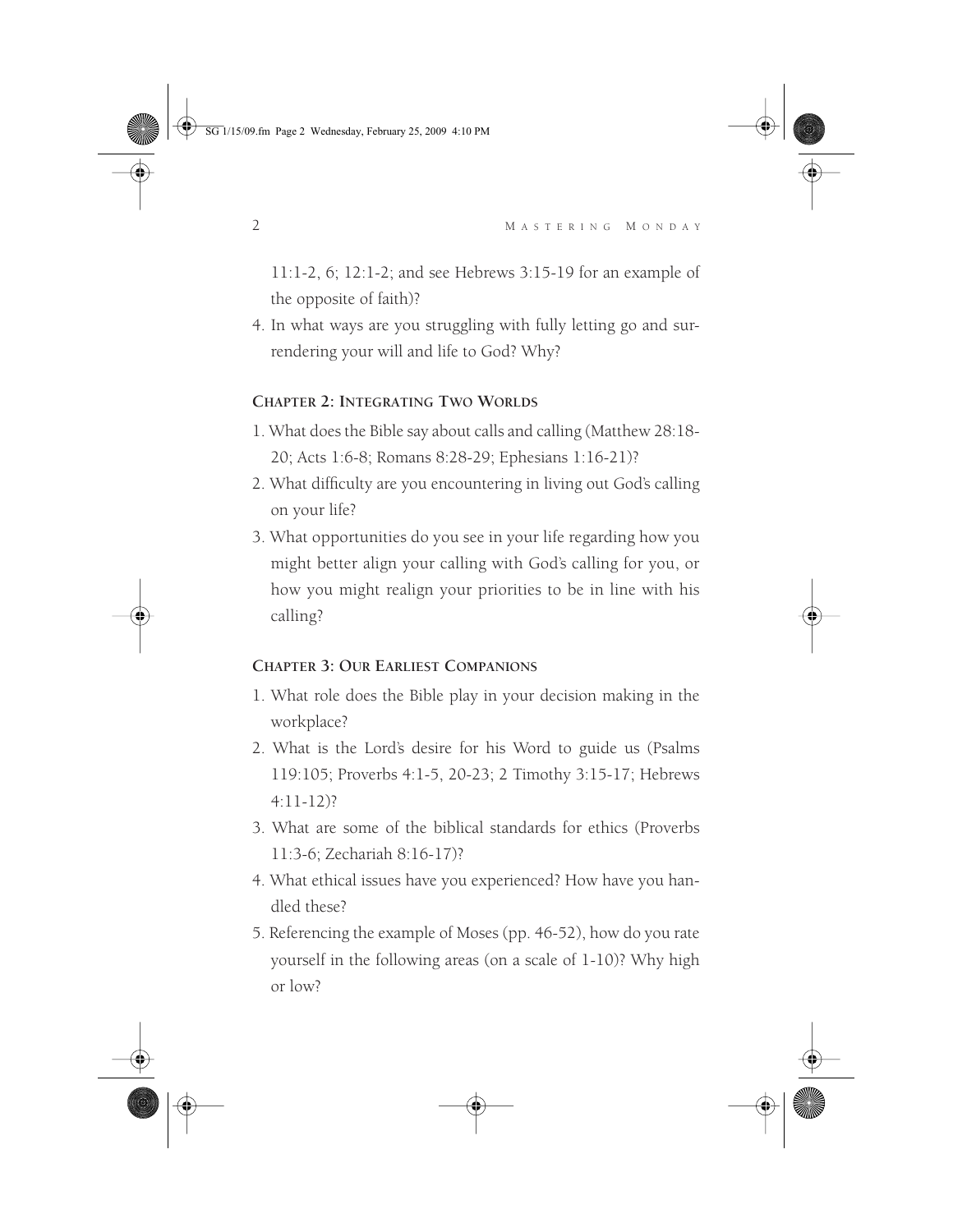SG 1/15/09.fm Page 3 Wednesday, February 25, 2009 4:10 PM

# *Study Guide* 3

- Building ethical character
- Delegation
- Developing exceptional skills
- Building a team
- Developing cultural continuity (getting your people on the same page)
- Succession planning
- 6. How is God's nature (character) intended to be carried out as you develop a warm, compassionate leadership style (Psalms 86:25)?

# **CHAPTER 4: BIBLICAL WISDOM FOR TODAY**

- 1. What does the Bible say about God revealing his truth through his Word (Mark 4:13-20; John 6:63, 68; 8:28-32, 36; 17:3; 1 Corinthians 2:9-16)?
- 2. How have you experienced the Word "leaping off the pages" to your soul? What have you done in response?
- 3. How would you rate yourself in the following areas of godly leadership (on a scale of 1-10)? Why high or low?
	- A heart after God (Acts 13:22).
	- Repentance and forgiveness after failure—forgetting the past and moving on (Romans 8:1-2; Philippians 3:12-16; 1 John 1:9).
	- Making decisions based on godly wisdom that you are receiving from your regular time in the Word. (Do you believe you can hear from the Lord and understand his will and in-

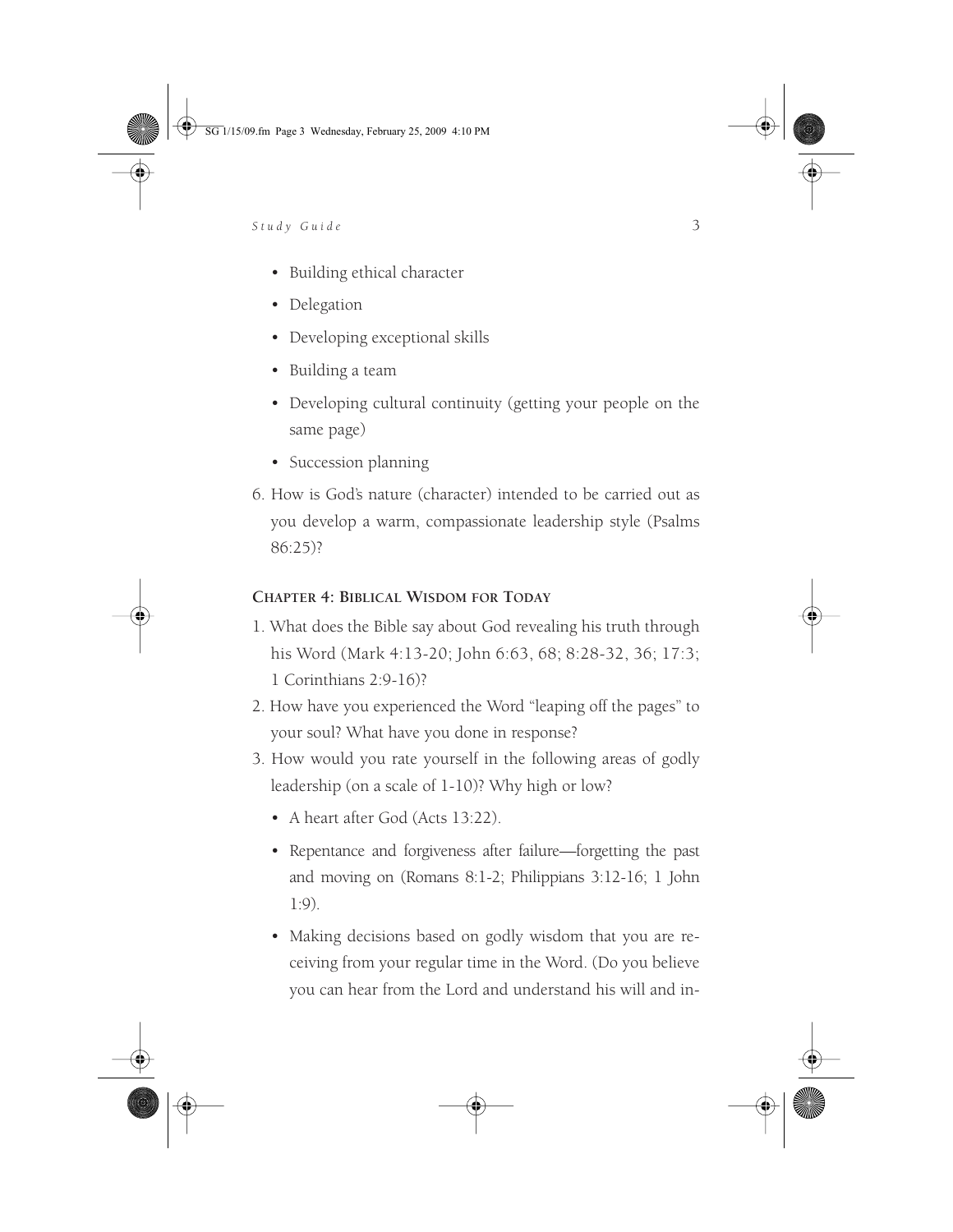SG 1/15/09.fm Page 4 Wednesday, February 25, 2009 4:10 PM

4 M ASTERING M ONDAY

structions for your everyday life? See Proverbs 1:2-5, 20-23, 33.)

4. What does it mean for you to finish strong and be exceedingly fruitful? Are there adjustments you need to make in order to achieve this life goal (Matthew 7:15-20; John 15:1-17; 17:1-5)?

#### **CHAPTER 5: WORLD-CLASS LEADERS**

1. Reflecting on the exemplary lives of Daniel and Nehemiah, consider why it is important to be faithful in small things (Matthew 25:14-30)?

How would you rate yourself in this (on a scale of 1-10)? Why high or low?

- 2. How have you carried out God's plan for you in the workplace (Proverbs 3:3-6; 16:7; 21:5)?
- 3. God's work will be opposed. How do you handle such opposition in your life and work?
- 5. Are you working to put God's plans ahead of your own agenda or plans? How do things change when you do this?

#### **CHAPTER 6: A NEW COVENANT**

- 1. How does the Bible portray the kingdom of God (Matthew 18:1-5; Mark 1:14-20; Romans 14:17)?
- 2. Why is our understanding of the kingdom of God so important?
- 3. How do you rate yourself in applying the following kingdom characteristics in your life (on a scale of 1-10)? Why high or low?
	- Intimate relationship with God (Philippians 3:10)
	- Intimate relationship with others (John 15:9-17)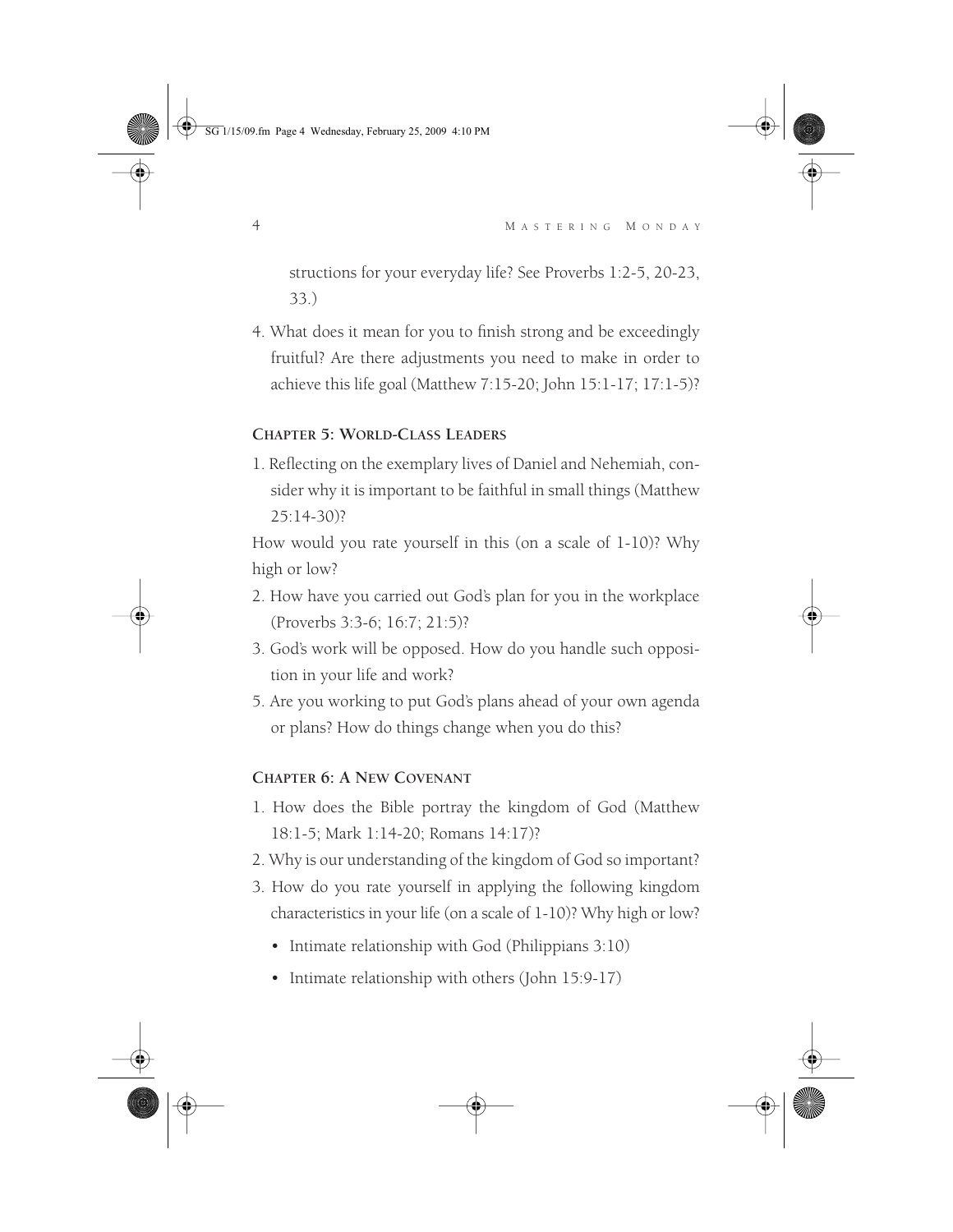SG 1/15/09.fm Page 5 Wednesday, February 25, 2009 4:10 PM

# *Study Guide* 5

- Need for salvation (Romans 1:16-17)
- Need for redemption (Galatians 3:10-14; 4:1-7)
- Restoration (Isaiah 61:1-4)

What is the difference between salvation, redemption and restoration?

4. Who have you known in your work circles who evidences God's kingdom at work in their lives?

# **CHAPTER 7: LESSONS FROM THE EDGE OF CIVILIZATION**

- 1. There is much we can learn from God's judgments on Babylon. In what ways have you experienced or witnessed the following in your own life?
	- spiritual abandonment: operating in the natural world without awareness or discernment of the spiritual world and spiritual activities around you (Romans 8:5-8)
	- excess: pursuing money and material things just to have them and keep up with others who have them (Proverbs 13:7; 1 Timothy 6:9-10)
	- corruption: lack of honesty and integrity; not honoring agreements or doing everything with utmost excellence (Proverbs 6:16-19)
	- pride: pursuing, even demanding, your own way or working to get your own way, apart from others' desires and feelings (Proverbs 11:2; 16:18; 18:12; 19:23)
	- devaluing people: following and operating with an overriding focus on numbers, financials, business obligations or

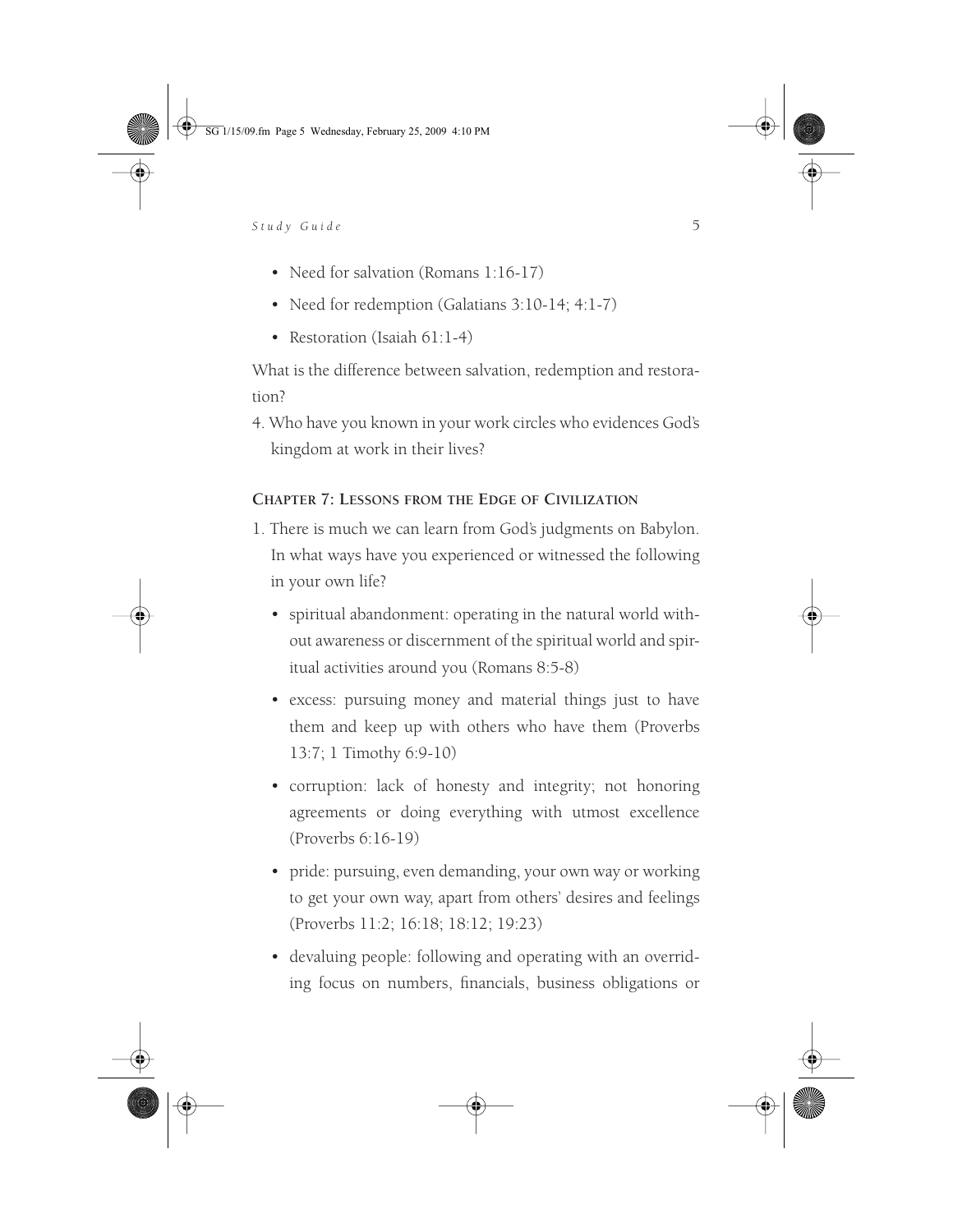SG 1/15/09.fm Page 6 Wednesday, February 25, 2009 4:10 PM



tasks; not respecting others' opinions, needs or contributions; not considering the impact your decisions have on others (Philippians 2:1-11)

- abusing influence: using your position and authority for personal gain or undue personal advantage; stretching the normal business limits for personal perks (Romans 16:17- 19; 1 Timothy 6:17-19)?
- rejecting God's servants: not being willing to receive counsel or listen to those around you—those whom God may be using to help you reconsider your actions and redirect you toward God's will and ways (Proverbs 11:14; 15:22; Matthew 23:37-38)

## **CHAPTER 8: MOVING BEYOND PRINCIPLES**

1. How do you currently understand the biblical view of these five themes: purpose, values, people, stewardship and serving.

#### **CHAPTER 9: THE POWER OF PURPOSE**

- 1. How would you describe your purpose based on your understanding of God's working in your life (Ephesians 2:4-10; Philippians 1:6)? in your workplace? in your nonwork life? How clear are you regarding how these purposes of God factor into your day-to-day decisions? Describe.
- 2. What issues or problems are you facing that are challenging the larger purposes for your life?
- 3. How do you see God working through some of these issues or problems (John 5:17-23, 30)?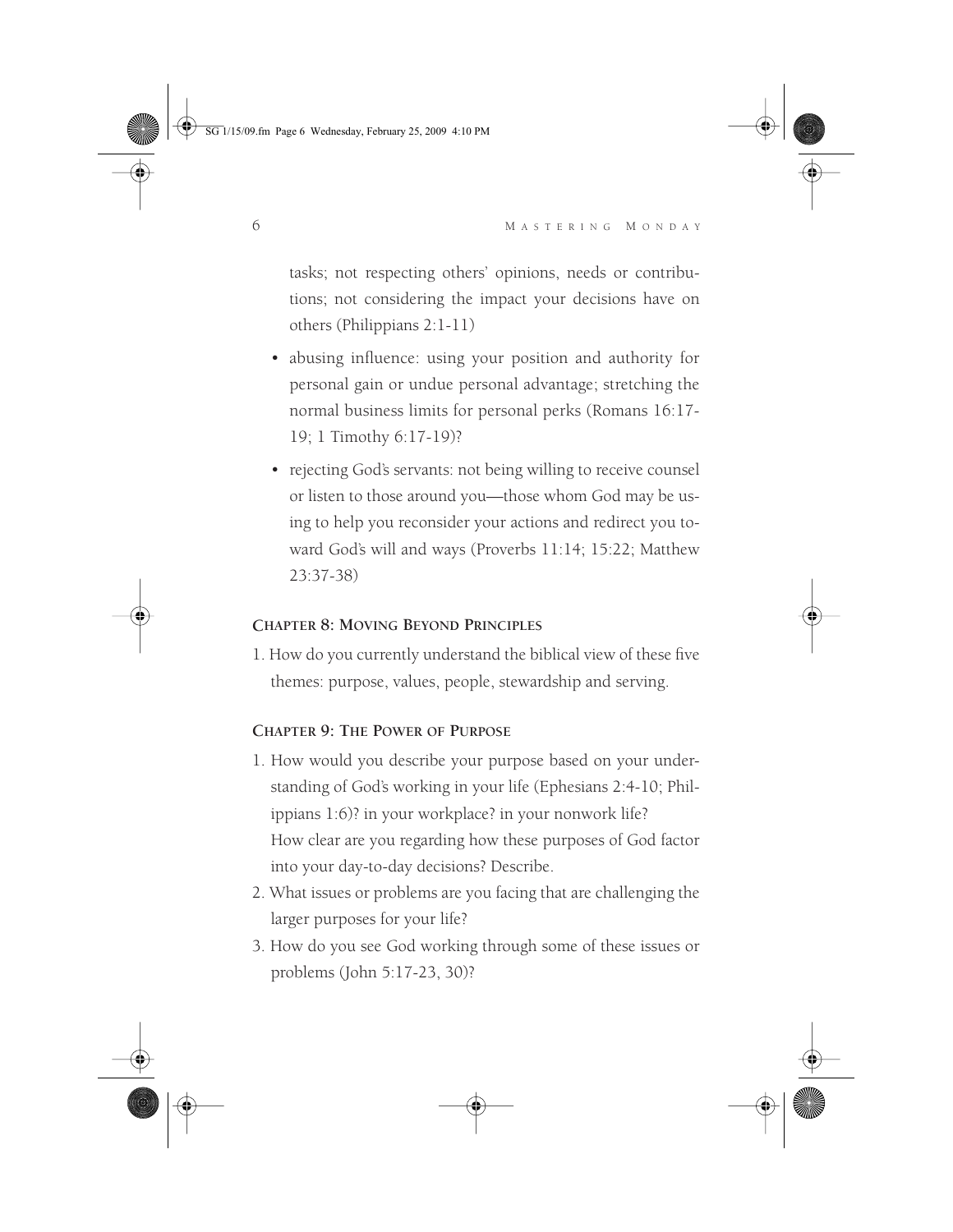SG 1/15/09.fm Page 7 Wednesday, February 25, 2009 4:10 PM



#### **CHAPTER 10: VALUES**

- 1. How are core values woven throughout the Bible (see examples in Psalms 111—112)?
- 2. What are your core values in your workplace? in your life as a leader?
- 3. In what ways are your core values distinctive? How do they help you operate day in and day out?

### **CHAPTER 11: PEOPLE FIRST**

- 1. How would you describe God's heart toward people (Psalms 103:1-15; John 10:10)?
- 2. How does your experience align or not align with God's heart toward people?
- 3. How are you managing the normal conflicts that typically arise between business operations and people—such as people versus profit or outsourcing?
- 4. What are your guiding principles in regard to valuing people? What difficulties are you experiencing in carrying these out in your everyday activities?

#### **CHAPTER 12: STEWARDSHIP**

- 1. How do we understand the biblical idea of stewardship (Luke 19:11-27)?
- 2. How would you evaluate yourself in these areas of stewardship (on a scale of 1-10)? Why high or low?
	- Family
	- Time